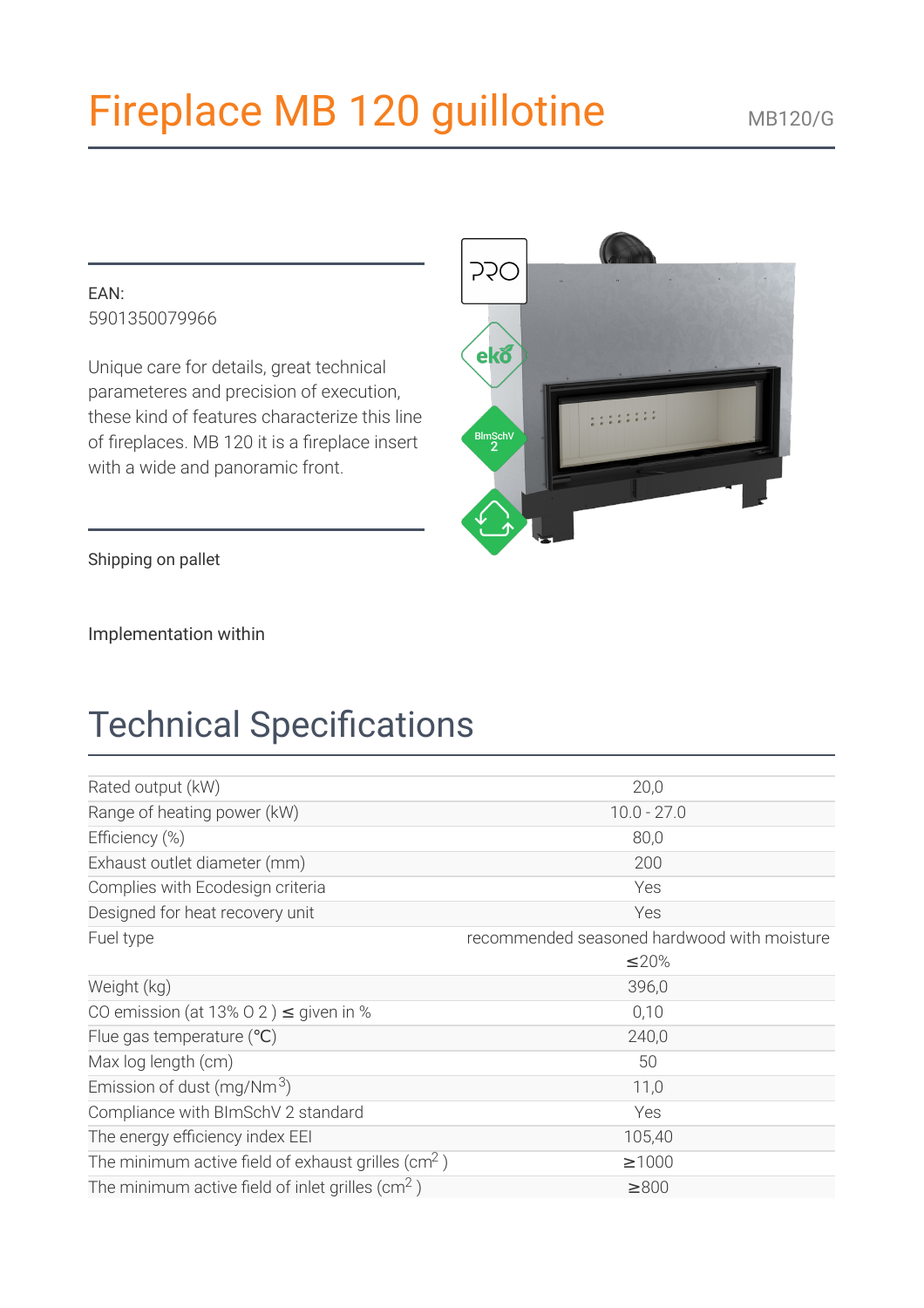| Glazing type                        | straight  |
|-------------------------------------|-----------|
| Opening of the doors                | lift up   |
| Material                            | steel     |
| Width (cm)                          | 145,40    |
| Height (cm)                         | 136,30    |
| Depth (cm)                          | 56,00     |
| External air inlet                  | Yes       |
| The liner of the combustion chamber | Yes       |
| Ashpan                              | <b>No</b> |
| Decorative printed glass            | Yes       |
|                                     |           |

### **Features**

#### **MAXIMUM USE OF ENERGY**

Made of high quality steel resistant to very high temperatures.

Efficient burning process & maintaining of temperature to keep the warmth for longer thanks to lining of combustion chamber with TERMOTEC - heat accumulating material which raises the temperature in the combustion chamber.

High flue and smoke tube which are transversely located - increases the area of heat echange between the insert and the surrounding. Reducing the temperature of the gas exhaust helps to increase the efficiency of the device.

Fireplace's doors resistant to tensions and stable thanks to the use of closed profile. Door seals designed in profiled canal what quarantees proper adherence and protects against ewentual falling out while operating.

Combustion of fuel particles thanks to deflector, which extends the exhaust gas path.

Air supplied from outside only thanks to biult-in an external air inlet fi 125mm. Air adjustment with just one regulator which prevents from improper usage.

Triple air system of combustion chamber: primary air- directed to combustion plate; secondary air supplied by the holes located in the back wall. Additionally, the system of air clean glass has been applied (curtain air).

#### SAFFTY AT THE HIGHEST I FVFI

Perfect tightness thanks to the solid welds made in a noble gas shielding.

All steel elements are laser cut and bent on CNC bending machines.

Front of insert is equipped with a heat-resistant ceramics that can withstand temperatures up to 660°C.

#### **CONVENIENT TO USE**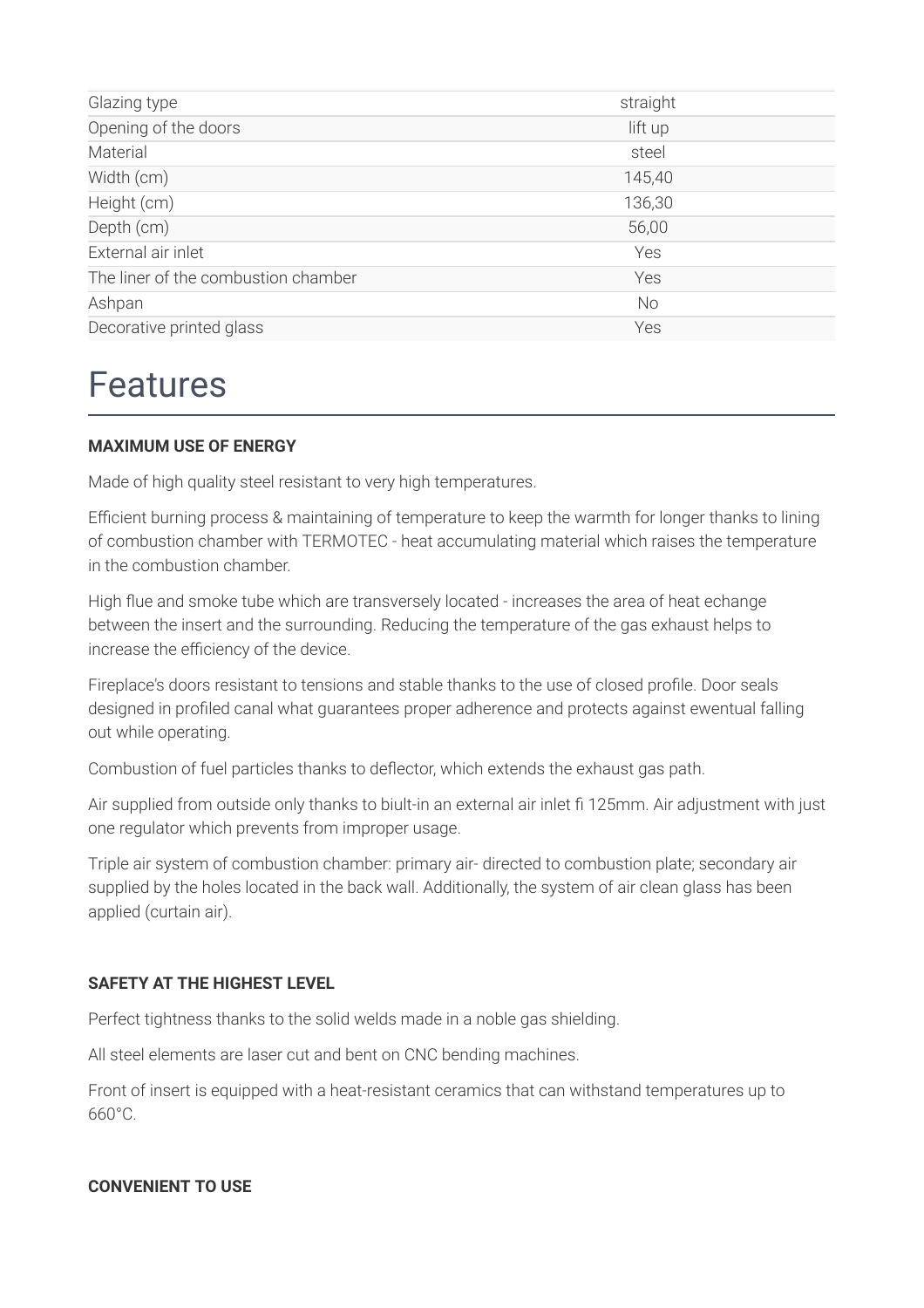Grateless fireplace insert - full combustion on the dust what means that firewood burns into fine ash at minimum amount. Obtained thermal energy from firewood is exploited to the maximum.

Reduced soot deposition through a system of pure glass (air curtain).

Double door opening system - lift up (Guillotine) and side opening. Lifted door makes loading of wood easier and machanism of side door opening allows to clean the glass.

#### **MODERN DESIGN**

Decorative, heat-resistant glass that can withstand temperatures up to 660°C. It gives a fireplace a modern and elegant look, visually enlarges the front of the insert.

### **Technical drawing**



### **Additional options**



Spring for door shutting Spring for door shutting - automatically closes the door.